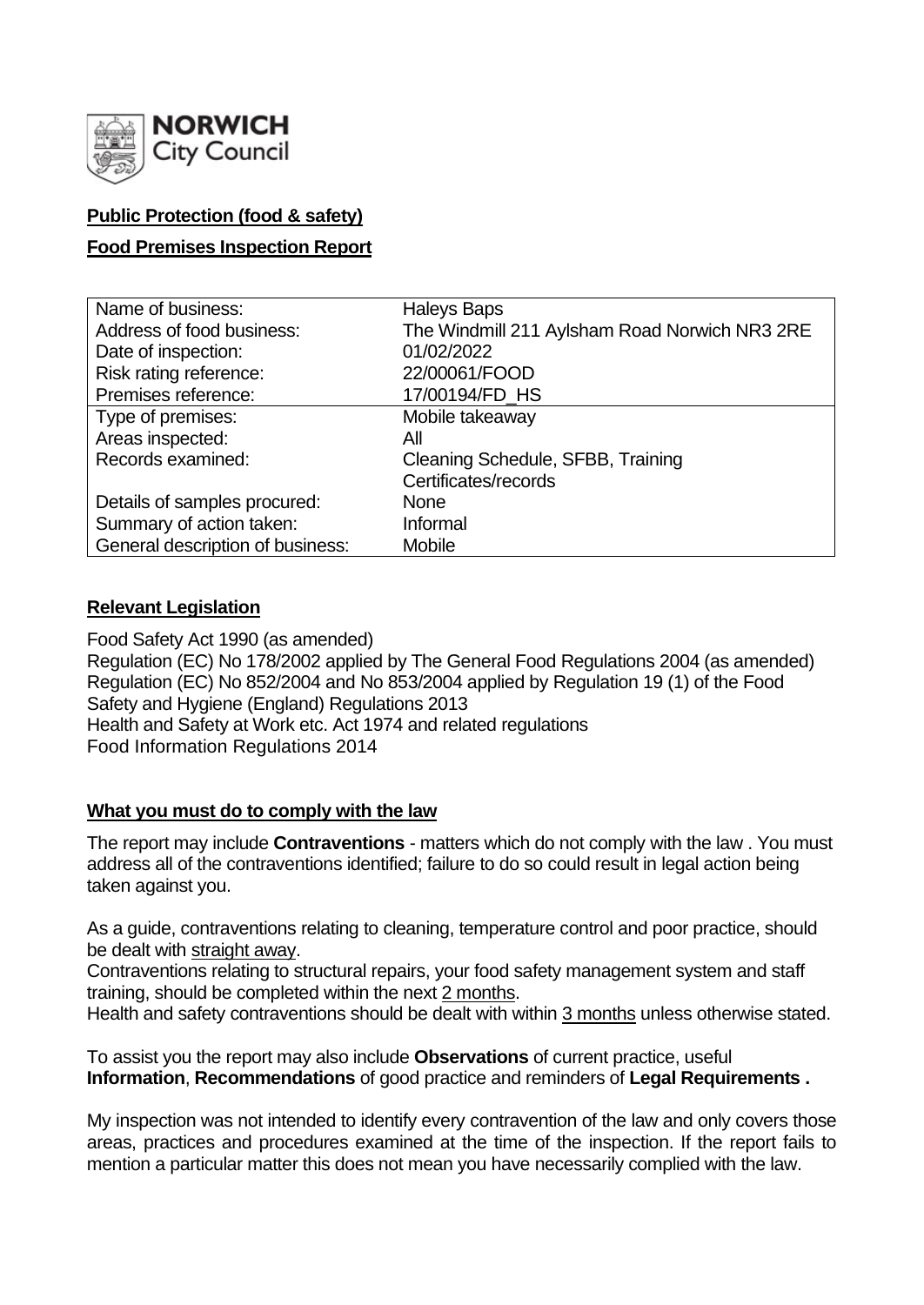# **FOOD SAFETY**

#### **How we calculate your Food Hygiene Rating:**

The food safety section has been divided into the three areas which you are scored against for the hygiene rating: 1. food hygiene and safety procedures, 2. structural requirements and 3. confidence in management/control procedures. Each section begins with a summary of what was observed and the score you have been given. Details of how these scores combine to produce your overall food hygiene rating are shown in the table.

| <b>Compliance Area</b>                     |          |    |           | <b>You Score</b> |               |    |           |    |                |  |
|--------------------------------------------|----------|----|-----------|------------------|---------------|----|-----------|----|----------------|--|
| Food Hygiene and Safety                    |          |    |           | $\overline{0}$   | 5             | 10 | 15        | 20 | 25             |  |
| <b>Structure and Cleaning</b>              |          |    | $\Omega$  | 5.               | 10            | 15 | 20        | 25 |                |  |
| Confidence in management & control systems |          |    |           | $\overline{0}$   | 5             | 10 | 15        | 20 | 30             |  |
|                                            |          |    |           |                  |               |    |           |    |                |  |
| <b>Your Total score</b>                    | $0 - 15$ | 20 | $25 - 30$ |                  | $35 - 40$     |    | $45 - 50$ |    | > 50           |  |
| <b>Your Worst score</b>                    | 5        | 10 | 10        |                  | 15            |    | 20        |    | $\sim$         |  |
|                                            |          |    |           |                  |               |    |           |    |                |  |
| <b>Your Rating is</b>                      | 5        |    |           | 3                | $\mathcal{P}$ |    |           |    | $\overline{0}$ |  |

Your Food Hygiene Rating is 4 - a good standard



# **1. Food Hygiene and Safety**

Food hygiene standards are high. You demonstrated a very good standard of compliance with legal requirements. You have safe food handling practices and procedures and all the necessary control measures to prevent cross-contamination are in place. Some minor contraventions require your attention. **(Score 5)**

#### Contamination risks

**Contravention** The following exposed food to the general risk of cross-contamination with bacteria or allergens or its physical contamination with dirt, foreign objects or chemicals:

• towel dispenser was stored above a food preparation surface, splash water from hand washing could contaminate food

**Contravention** You could not demonstrate effective disinfection of equipment and utensils used for both raw and ready-to-eat foods, either by heat or an adequate dishwasher cycle. Separate equipment and utensils must be provided. Such equipment should be easily identifiable (e.g. colour coded) and must be stored and washed separately.:

• tongs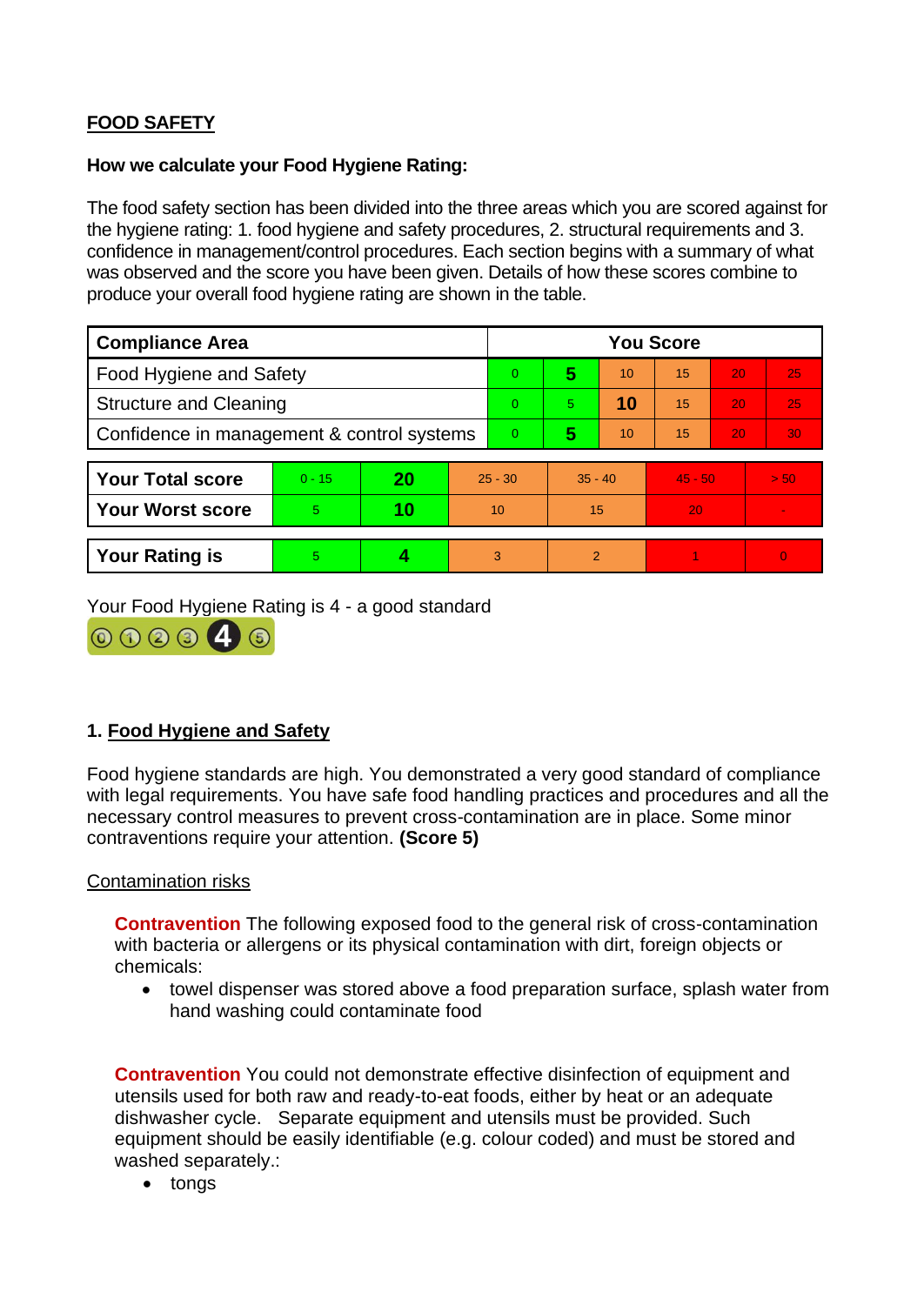**Legal requirement** At all stages of production, processing and distribution, food must be protected from any contamination likely to render it unfit for human consumption, injurious to health or contaminated in such a way that it would be unreasonable to expect it to be consumed in that state.

**Information** The FSA has issued guidance on controlling *E.coli* 0157 through:

- the complete separation of raw and ready-to-eat food
- the correct use of wash-hand basins and thorough handwashing
- having dedicated equipment (including complex equipment) for raw and readyto-eat foods
- thorough 2-stage cleaning and the correct use of sanitisers
- Visit: [www.food.gov.uk](http://www.food.gov.uk/) for more information • and by controlling the risks posed by soil contaminated vegetables.

### Hand-washing

**Observation I** was pleased to see handwashing was well managed.

# Personal Hygiene

**Contravention** The following are examples of poor personal hygiene or where it was made difficult for food handlers to maintain sufficiently high standards of personal cleanliness:

- staff were not wearing suitable protective clothing
- food handlers wearing gloves but not changing them frequently enough. Gloves need to be changed after every tasks
- food handlers apron was badly cracked. I was pleased to see that this was thrown away in my presence

**Legal requirement** All persons in food handling areas must wear suitable, clean, and where appropriate protective clothing

#### Temperature Control

**Observation** I was pleased to see you were able to limit bacterial growth and/or survival by applying appropriate temperature controls at points critical to food safety and that you were monitoring temperatures.

**Recommendation** it is a government recommendation that eggs are stored in the fridge

# **2. Structure and Cleaning**

The structure facilities and standard of cleaning and maintenance are of a generally satisfactory standard but there are some repairs and/or improvements which are required in order for you to comply with the law. Pest control and waste disposal provisions are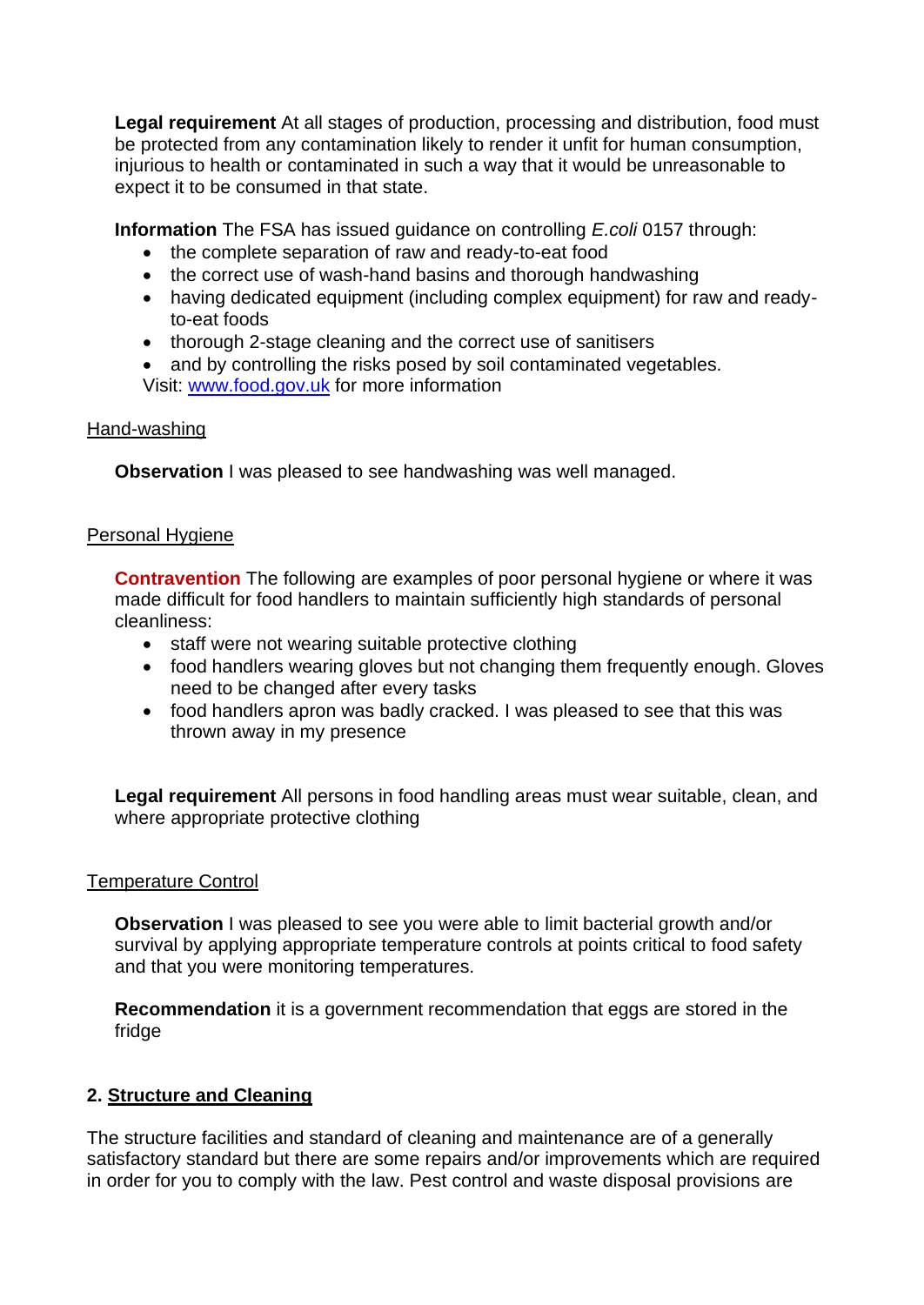adequate. The contraventions require your attention; although not critical to food safety they may become so if not addressed. **(Score 10)**

### Cleaning of Structure

**Contravention** The following items were dirty and require more frequent and thorough cleaning:

- floor/wall junctions
- flooring
- air vents to ceiling

# Cleaning of Equipment and Food Contact Surfaces

**Contravention** The following items are dirty and must be cleaned:

- fridge and freezer seals
- hand contact surfaces
- microwave
- interior bottom to fridge
- hinge and front to jacket potato oven
- bottom to exterior of fridge

# Cleaning Chemicals / Materials / Equipment and Methods

**Observation** I was pleased to see that your cleaning materials, methods and equipment were able to minimise the spread of harmful bacteria between surfaces.

# **Maintenance**

**Contravention** The following had not been suitably maintained and must be repaired or replaced:

• air vent to ceiling

# Facilities and Structural provision

**Observation** I was pleased to see the premises had been well maintained and that adequate facilities had been provided.

# Pest Control

**Observation** I was pleased to see that the premises was proofed against the entry of pests and that pest control procedures were in place.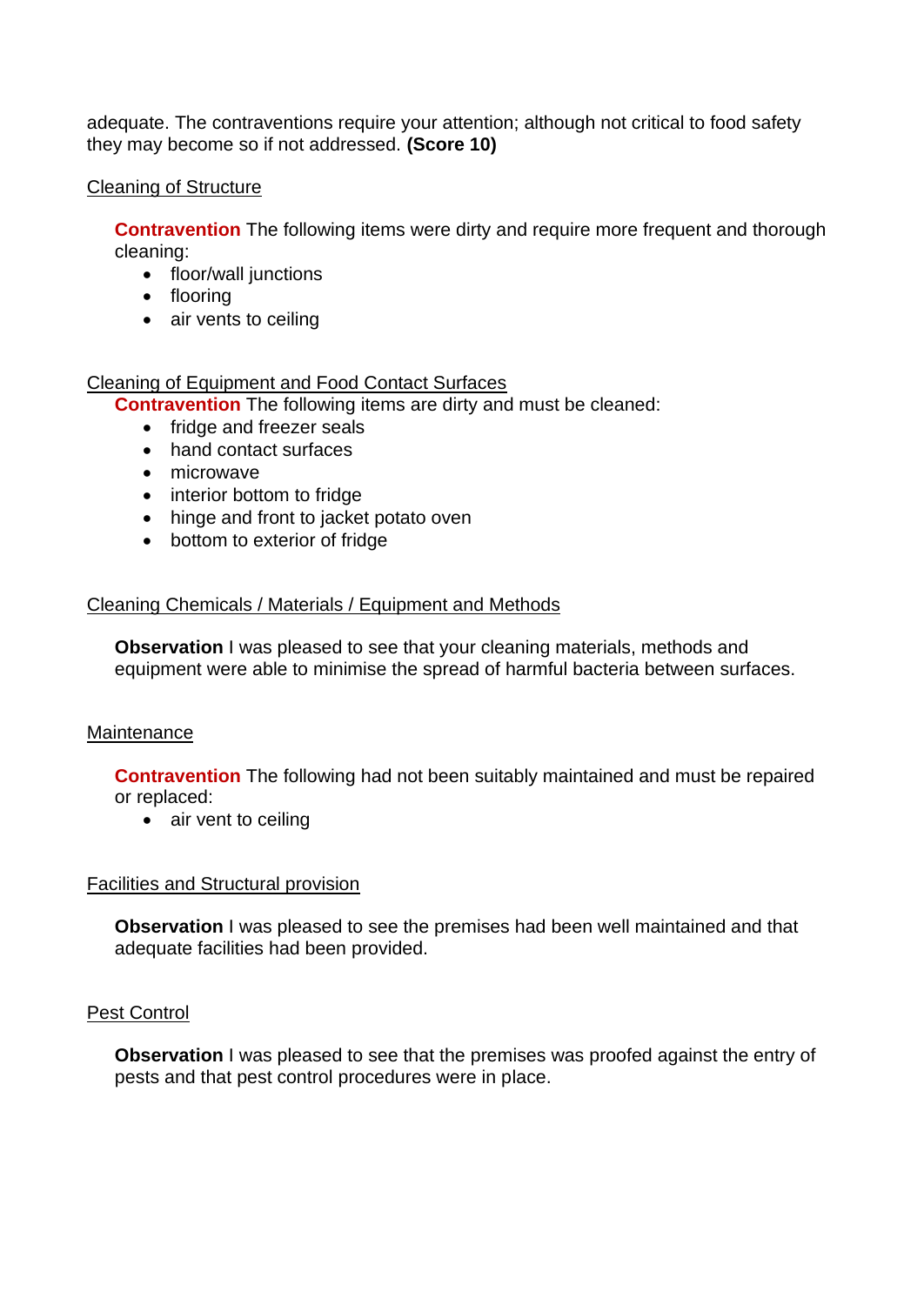### **3. Confidence in Management**

A food safety management system is in place and you demonstrate a very good standard of compliance with the law. You have a good track record. There are some minor contraventions which require your attention. **(Score 5)**

#### Type of Food Safety Management System Required

**Observation** Your SFBB/food safety management system was in place and working well. I was confident you had effective control over hazards to food.

**Observation** You were monitoring temperatures of your fridges and freezers

#### Food Hazard Identification and Control

**Contravention** You have not identified these food hazards or the methods of control at critical points in your operation:

• cross-contamination

#### Proving Your Arrangements are Working Well

**Contravention** You are not working to the following safe methods in your SFBB pack:

- cross contamination/ physical or chemical contamination
- training records / supplier lists

#### **Traceability**

**Observation** Your records were such that food could easily be traced back to its supplier.

#### Waste Food and other Refuse

**Observation** You had measures in place to dispose of waste food appropriately and were employing the services of an approved waste contractor.

#### **Training**

**Recommendation** A Level 3 Award for Supervising Food Safety in Catering would be appropriate for your supervisory staff and those with managerial responsibility.

**Recommendation** Catering staff should refresh their food hygiene knowledge every 3 years so that they stay up to date with current legislation and good practice. Booking details for this course are on our website: www.norwich.gov.uk